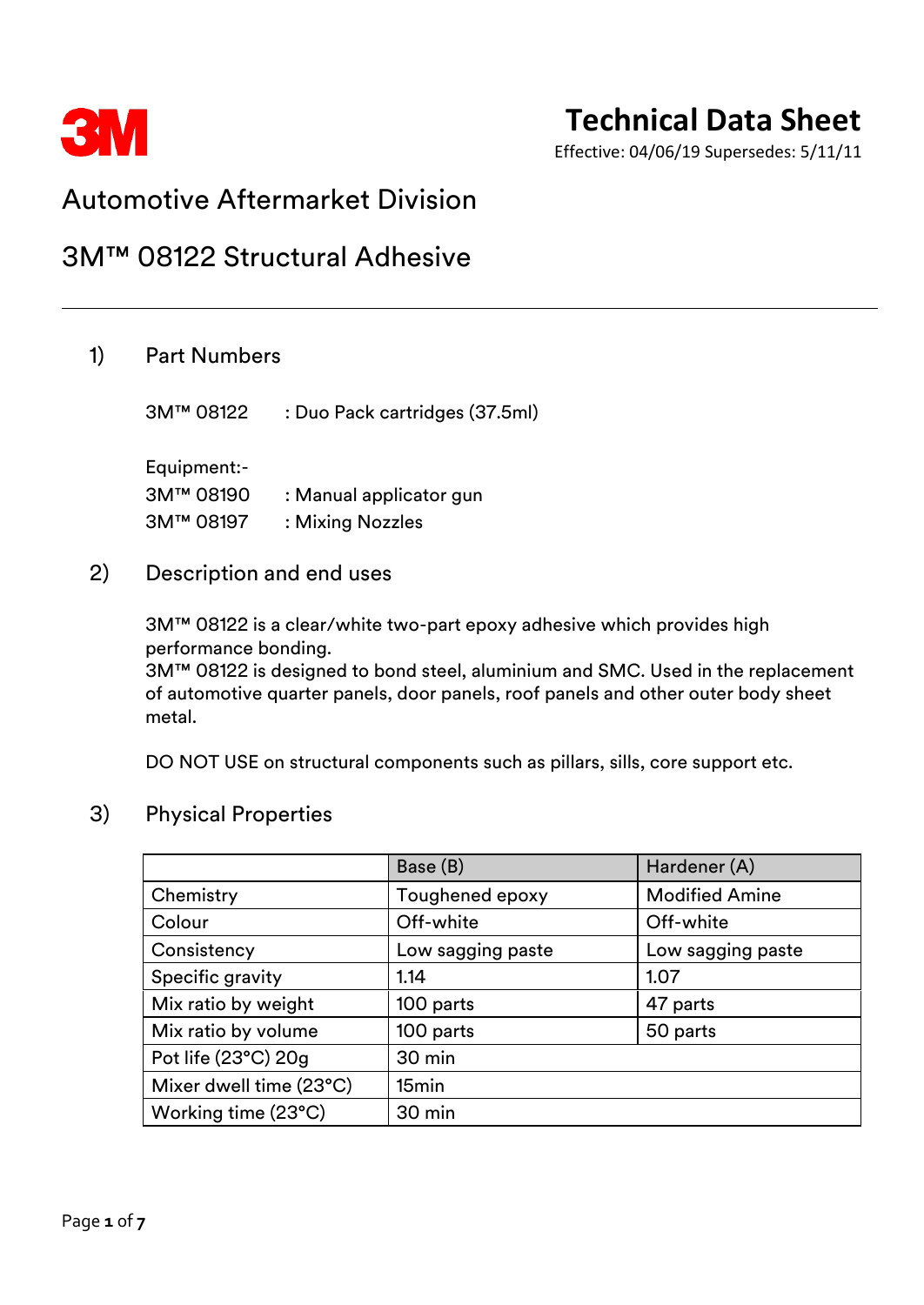

Effective: 04/06/19 Supersedes: 5/11/11

### 4) Product Performance

The results are expressed in Megapascals (Mpa) for shear strength (1 Mpa= 10Kg/cm²)

The detailed test standards are available to European AC&S Lab (Tech. Service)

A. Overlap Shear Strength (OLSS)

Specimen: Abraded and degreased steel.

### Conditions: 5 minutes open time Room temperature Approx. 100 µm thick film of adhesive

| Drying time in   | l.5 |     | ີ    |      |     |
|------------------|-----|-----|------|------|-----|
| hour             |     |     |      |      |     |
| ∣ Shear strength | 0.8 | 2.9 | 10.2 | 16.1 | ZU. |
| 'Mpa)            |     |     |      |      |     |

B. Peel strength build up

Specimen: Abraded and degreased steel

Conditions: 5 minutes open time Room temperature Approx. 100 µm thick film of adhesive

| Drying time in<br>hour |   | 1.5 |    | 2.5 | ົ  |    | ∽<br>$\sim$ |     | 24  |
|------------------------|---|-----|----|-----|----|----|-------------|-----|-----|
| Peel strength<br>'Mpa) | ບ |     | 10 | 40  | 75 | 90 | 95          | 100 | 105 |

C. Shear strength versus open-time

Specimen: Abraded and degreased steel

Conditions: Tested after 24 hours drying Room temperature Approx. 100 µm thick film of adhesive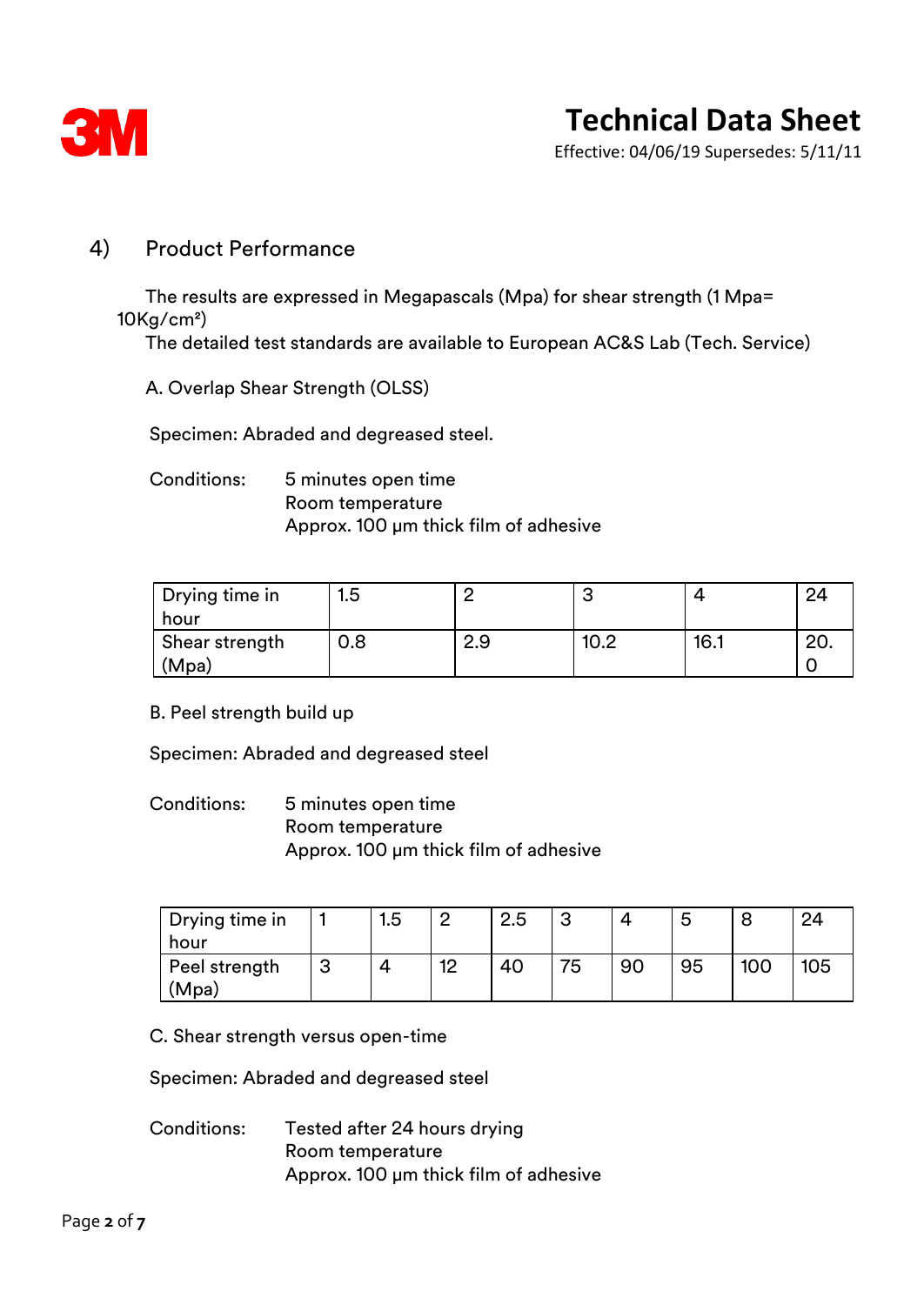

Effective: 04/06/19 Supersedes: 5/11/11

| <b>OPEN TIME IN MIN.</b> | ∽<br>w | 15   | 30   |
|--------------------------|--------|------|------|
| <b>SHEAR STRENGTH</b>    | 19.9   | 20.0 | 19.8 |
| (MPA)                    |        |      |      |

#### D. Shear strength with different substrates:

Conditions: 5 minutes open time Curing at RT. For 10 days Approx. 100 µm thick film of adhesive

#### Shear strength (Mpa)

| Abraded steel     |   | 18.5 |
|-------------------|---|------|
| <b>Bare steel</b> | : | 10.6 |
| <b>PVC</b>        | : | 2.0  |
| Polycarbonate     |   | 2.3  |
| Polypropylene     |   | 1.3  |

### E. Effect of Temperature on curing

| Specimen:   | Abraded and degreased steel                                      |
|-------------|------------------------------------------------------------------|
| Conditions: | - 5 minutes open-time<br>- Approx. 100 µm thick film of adhesive |
|             | <b>Shear strength (Mpa)</b>                                      |
| 2hrs at R.T | ٠                                                                |

30 min. at 60ºC : 18.1

# F. Temperature Resistance

| Specimen: | Abraded and degreased |
|-----------|-----------------------|

| Conditions: | - 5 min open-time                       |
|-------------|-----------------------------------------|
|             | - 10 days curing at R.T.                |
|             | - Approx. 100 µm thick film of adhesive |

| Sample tested at : |      | $80^{\circ}$ C |
|--------------------|------|----------------|
| Shear strength     | 18.5 | 1.5            |
| (Mpa)              |      |                |

### 5) Directions for Use

Surface preparation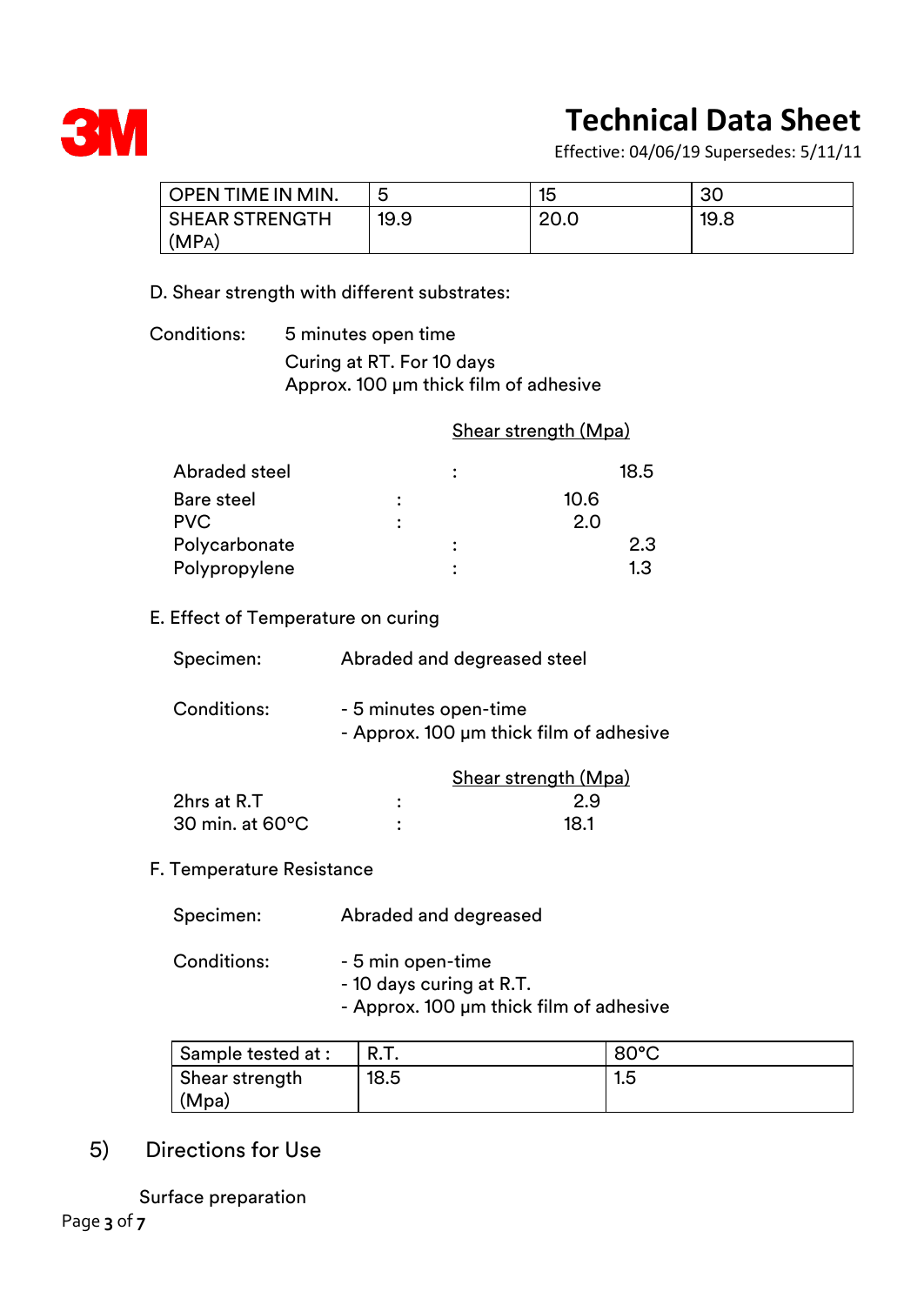

Effective: 04/06/19 Supersedes: 5/11/11

Metal:

- Wipe free of dust with oil-free solvent such as 3M™ 08984 adhesive cleaner
- Sandblast or abrade using clean fine grit abrasive
- Wipe again with 3M™ 08984 Adhesive Cleaner to remove loose particles

Rigid plastics:

- Wipe with Isopropyl alcohol or aliphatic solvent
- Abrade with fine grit abrasives
- Wipe with Isopropyl alcohol or aliphatic solvent

Cartridge preparation

- Insert the duo pack cartridge into 3M™ 08190 applicator
- Remove cap and fix 3M™ 08197 mixing nozzle
- Pull the trigger until a small amount of adhesive is expelled out from nozzle

Note: check both sides of adhesive are flowing evenly & freely out from the cartridge

Application method

- Apply a continuous bead on both surfaces to be bonded (or only on one, if easier) Smooth the adhesive in a uniform layer.
- Close the bond within 30 minutes and clamp surfaces firmly together for at least 2 hours.
	- o *Note: To hold surfaces in place while adhesive is curing, you can:*
- Tack weld, or spot weld along the joint at 10-15 cm intervals
- Use clamps making sure the panel does not bow.
	- o The handling strength for non-weld-bended parts is reached in about 2 to 3 hours at
	- o 23°C. This time can be reduced to 15 minutes by heating at 60°C (oven or IR)

| Features               | Advantages                | <b>Benefits</b>       |
|------------------------|---------------------------|-----------------------|
| <b>DUO PACK SYSTEM</b> | No mixing required        | Saves time            |
|                        | Easy to apply             | Ease of use           |
| TWO PART EPOXY         | High shear strength       | Quality of the repair |
| <b>ADHESIVE</b>        | Toughen & flexible        |                       |
|                        | (impact resistant)        |                       |
|                        | <b>Prevents corrosion</b> |                       |

#### FAB Chart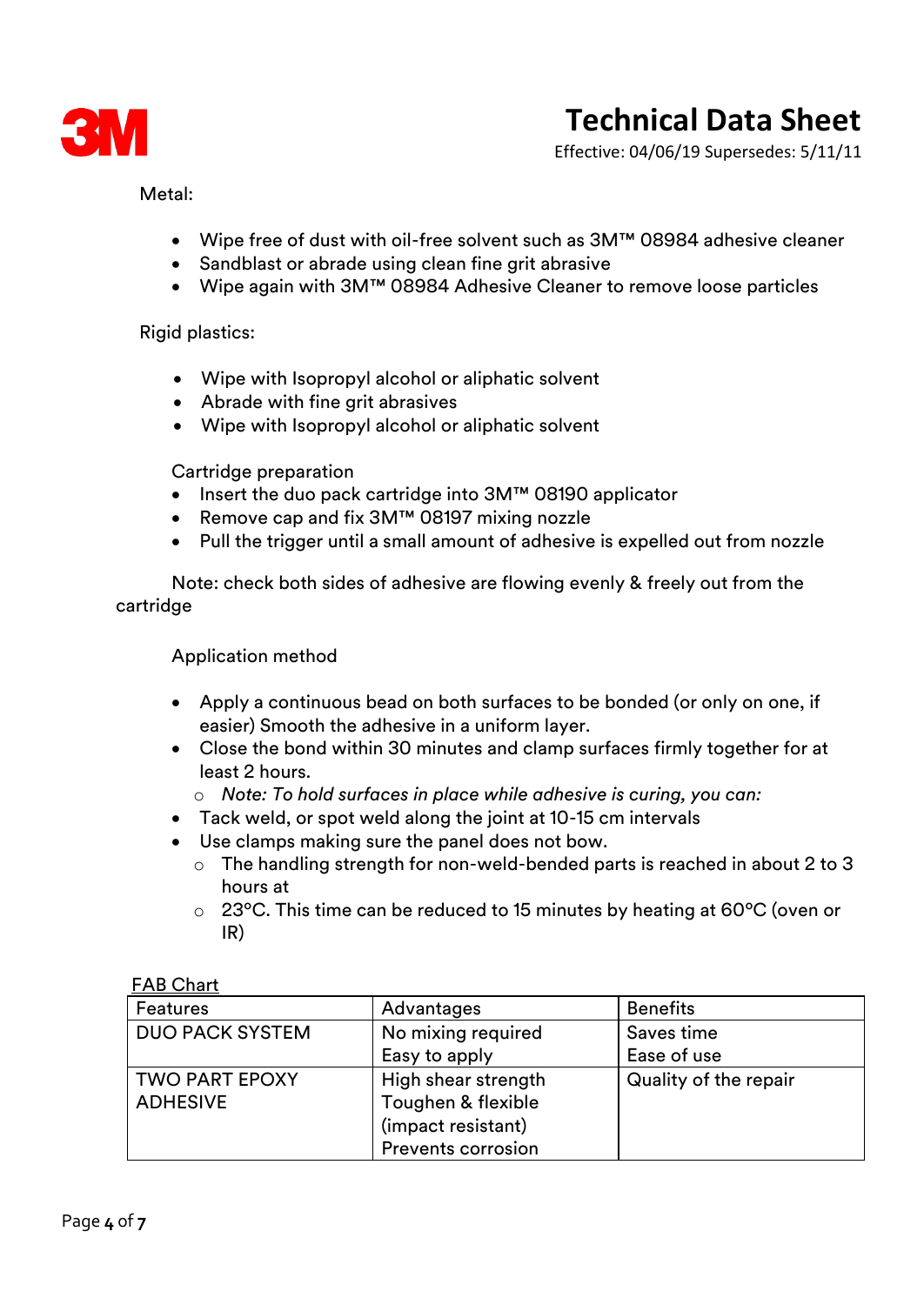

Effective: 04/06/19 Supersedes: 5/11/11

| <b>Major Features</b>        |  |
|------------------------------|--|
|                              |  |
| below                        |  |
|                              |  |
| Fast curing                  |  |
|                              |  |
| below                        |  |
| Impact / corrosion resistant |  |

*Note: For the demonstration techniques, refer to the corresponding Tech. Service Bulletin/Chapter*

Specific demonstration techniques:

- Easy to use : Show the ease and rapidity to prepare the system
- High shear strength : Have a shear sample (steel/steel) ready and ask the end- user to try to break it.
- Curing reduced by heating : Prepare a shear sample with steel.

 Place it in an oven or in front of IR lamp and show it is cured after 15 minutes

Do's & Don'ts

- Do prepare the surfaces correctly
- Do change the nozzle when not used for more than 20
- minutes
- Do close cartridge with cap after use.
- Don't apply in too thick a layer
- Don't store below 0ºC

### 6) Storage

Cool dry place. Best results are obtained when material is stored and applied at room temperature, 15 to 30°C.

Shelf Life: 12 months from date of manufacture under normal storage conditions. Refer to "Best Before Date" and "Lot Number" on the cartridges

### 7) Safety

Please refer to the material safety data sheet or contact your local 3N toxicological Department.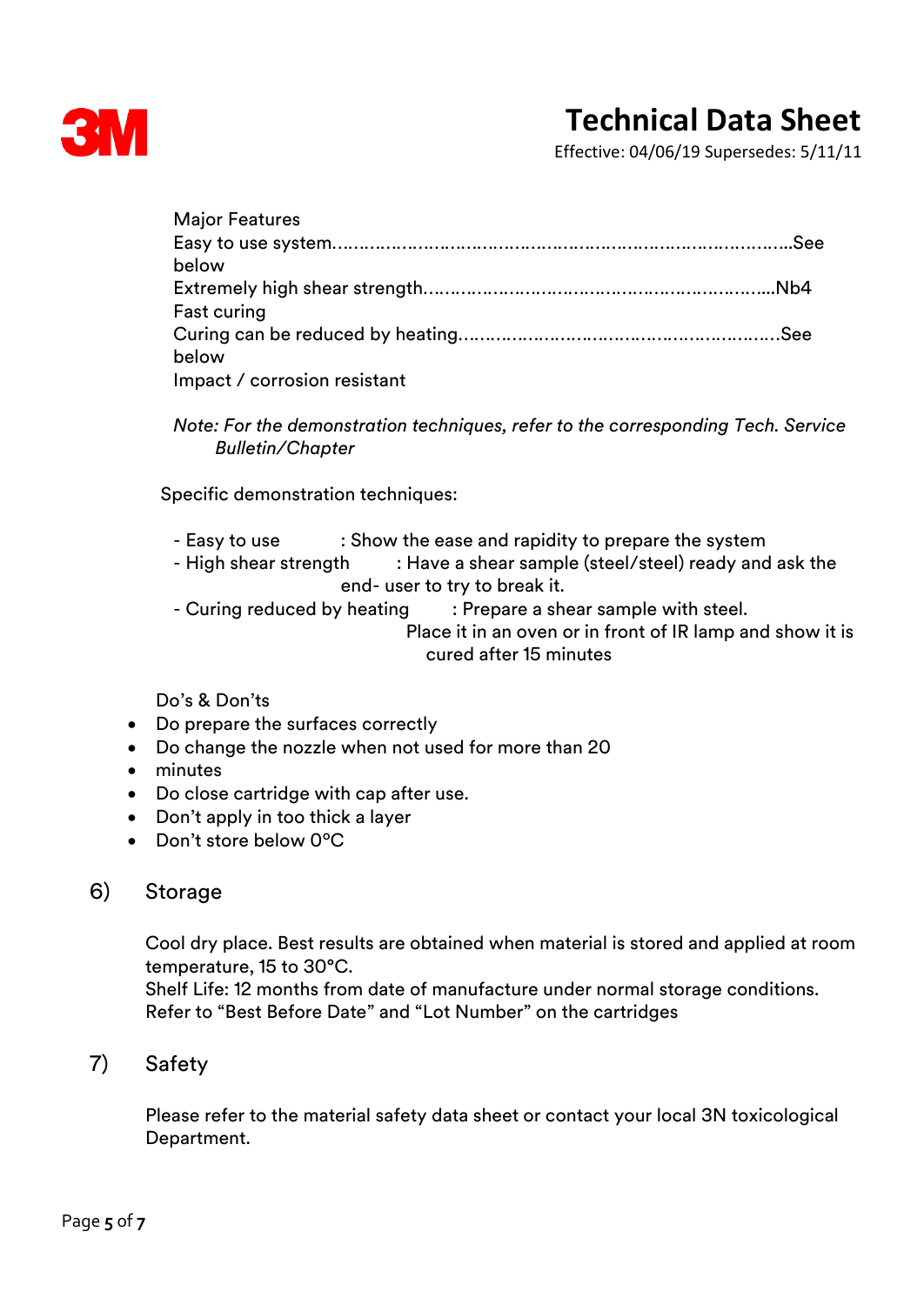

Effective: 04/06/19 Supersedes: 5/11/11

### 3M™ 08122 Structural Adhesive is designed FOR PROFESSIONAL INDUSTRIAL USE ONLY.

### 8) Disclaimer

All statements, technical information and recommendations are based on tests we believe to be reliable but the accuracy or completeness thereof is not guaranteed. Please ensure before using our product that it is suitable for your intended use. All questions of reliability relating to this product are governed by the Terms of Sale subject, where applicable, to the prevailing law.

#### For Additional Health and Safety Information

3M South Africa & Sub-Saharan Africa, 146A Kelvin Drive, Woodmead, Sandton, South Africa, Tel: (0861) 225536

3M (East) AG Representation Office Tirane, Rruga Sami Frasheri, Pallati i Ri Perxhola Kati 2 Ap2, 1000 Albania

3M Arabia, LLC, Building 24-25 3M Saudi Arabia Zone C, Business Gate, Airport Road, Riyadh, Saudi Arabia

3M Bulgaria, Mladost 4, Business Park, bl.4, 2nd floor, Sofia 1766, Bulgaria

3M Česko, spol. s r.o., V Parku 2343/24, 148 00 - Praha 4, Czech Republic

3M (East) AG, Branch office Croatia, Avenija Većeslava Holjevca 40, 10 000 Zagreb, Croatia, Tel: +385 1 2499750, www.3m.com.hr

3M Egypt, Finance Center , New Cairo , Plot 140 , Banking Sector , 5th settlement , Cairo , Egypt

3M Hellas MEPE, Automotive Aftermarket Division, 20 Kifisias Avenue, 151 25 Marousi, Greece, Phone: +30 210 68 85 300, innovation.gr@mmm.com, www.3M.gr

3M Hungária Kft, Neumann János u. 1/E, 1117 Budapest, Hungary

3M Israel, 91 Medinat Hayehudim St., Herzliya, Israel

3M Kenya Ltd, Victoria Towers, 3rd Floor, Kilimanjaro Av, Upperhill, Kenya

3M Gulf Limited, Ein El Mreisseh, Saint Charles City Center, 4th. Floor, P.O.Box: 11-5025, Riad el Solh, Beirut 1107 2180 Lebanon

3M Minnesota Mining & Manufacturing Nigeria Limited, No 2 Sheraton Opebi Link Road, Ikeja, Lagos Nigeria

3M Pakistan, Islamic Chamber of Commerce Building, ST-2/A, Block 9, KDA Scheme 5, Clifton, Karachi, Pakistan

3M Poland, Al. Katowicka 117, Kajetany, 05-830 Nadarzyn, Poland, Telefon: +48 22 739 60 00, www.3m.pl/kontakt

3M Gulf (Representation Office), Suhaim Bin Hamad St., Al Mana Towers Tower B, 2nd Floor, Office No.4, Doha Qatar, P.O.Box 14685

3M Romania,12 Menuetului St., Bucharest Business Park, Building D, District 1 013713 Bucharest, Romania

3M (East) AG, Representation Office Serbia, Airport City, Omladinskih brigada 90B, 11070 Belgrade, Serbia, Tel: +381 11 2209 400, www.3m.co.rs/3M/sr\_RS/3m-south-east-europe/

3M Slovensko s.r.o., Polus Tower 2, Vajnorská 100/B, 83104 Bratislava